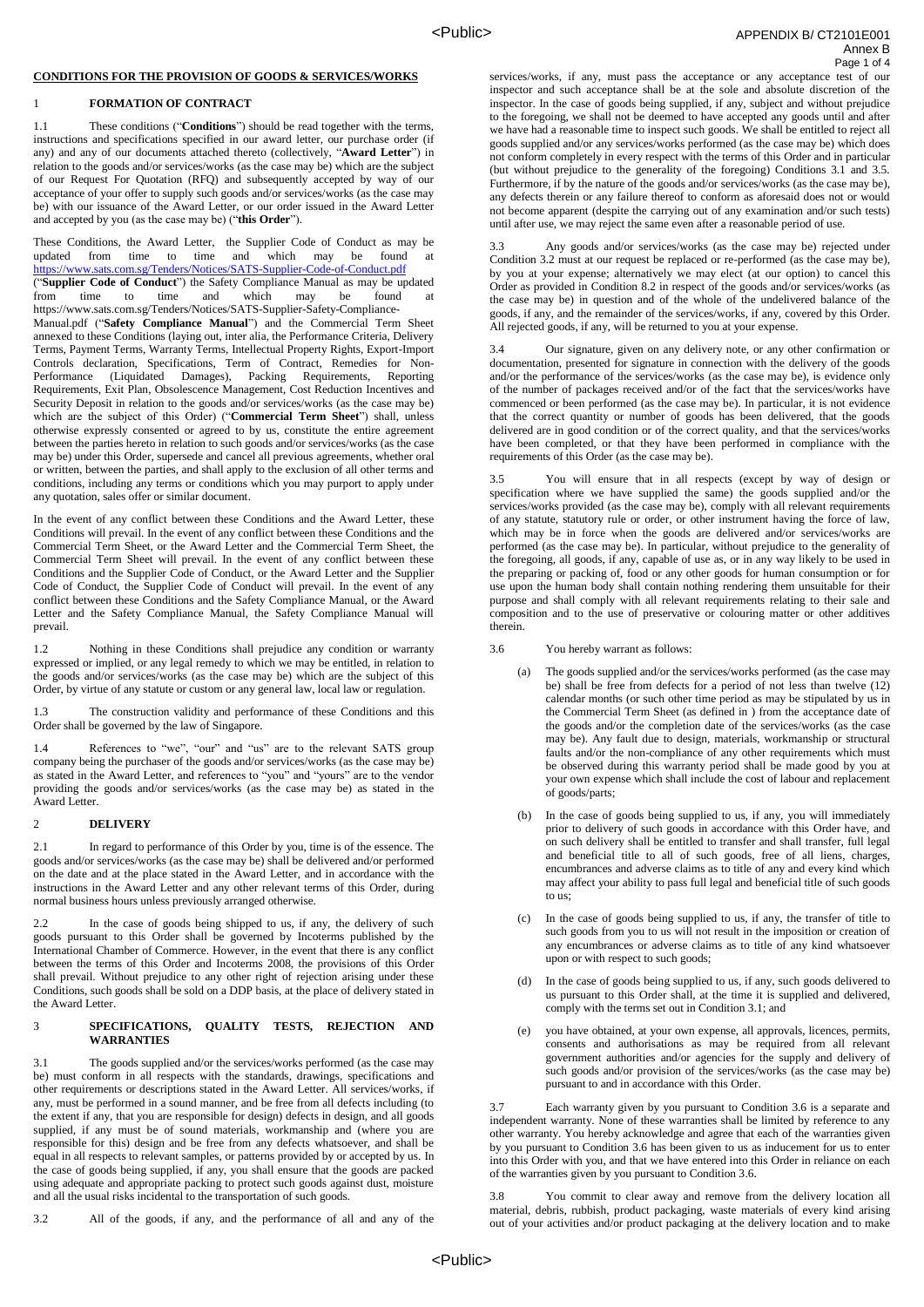every effort to avoid or minimise any disturbance or inconvenience to us or our operations.

#### 4 **PROPERTY, TITLE AND RISK**

4.1 Property and title in the goods, if any, shall pass to us, when they are delivered in accordance with Condition 2.1. Risk shall only pass on acceptance in accordance with Condition 3.2. Such passing of property shall be without prejudice to any right of rejection arising under these Conditions, in particular (but without prejudice to the generality of the foregoing) under Conditions 3.1–3.5 inclusive.

4.2 Notwithstanding delivery of the goods, if any, and without prejudice to any provision above, you shall be responsible for any damage to such goods during shipment or transportation arising out of inadequate packing or any reason whatsoever caused by you.

#### 5 **PRICES AND PAYMENT**

5.1 Prices, payment terms and currency shall be those specified in the Award Letter. Each invoice rendered by you shall contain such detail and be accompanied by such supporting documentation or certifications as we may require, including a report of all invoices, and which contains all pertinent details.

#### 6 **INSURANCE**

6.1 Without prejudice to your obligations under these Conditions, you shall, at our request and at your own costs and expense, procure within reasonable time, and maintain in force such insurances, with one or more reputable insurers, in respect of such risks as are customary in the industry, or as we may otherwise reasonably request, such as an Aviation Liability Insurance against risks arising from the operation of vehicles and such other risks as are customarily insured in a standard aviation liability policy, including but not limited to Aviation Liability Insurance Policy against risks arising from the operation of vehicles and such other risks as are customarily insured in a standard aviation liability policy.

# 7 **LIABILITY & INDEMNITY**

7.1 You shall indemnify us against all loss, actions, costs, claims, demands, expenses and liabilities whatsoever (if any) which we may incur either at common law or by statute in respect of personal injury to or the death of any person or in respect of any loss or destruction of or damage to property (other than as a result of any default or neglect of ourselves or of any person for whom we are responsible) which shall have occurred in connection with any delivery of goods and/or services/works executed by you against this Order or shall be alleged to be attributable to some defect in any goods.

7.2 Should you use any personnel (including any employees, agents, subcontractors or other representative) to make any deliveries and/or execute services/works on our premises (as the case may be) against this Order, they shall be required to abide by the safety rules and other relevant regulations laid down by us from time to time. This Order is given on the condition that (without prejudice to the generality of Condition 7.1) you will indemnify us against all loss, actions, costs, claims, demands, expenses and liabilities whatsoever (if any) which we may incur either at common law or by statute (other than as a result of any default or neglect of ourselves or of any person for whom we are responsible) in respect of personal injury to, or the death of, any such personnel while on our premises whether or not such persons are (at the time when such personal injury or deaths are caused) acting in the course of their employment.

7.3 You will indemnify us against any and all loss, costs, expenses and liabilities caused to us whether directly, or as a result of the action, claim or demand of any third party, by reason of any breach by you of the agreed terms of this Order or of any terms or obligations on your part implied by the law or by any other statute or statutory provision relevant to this Order or to the goods and/or services/works (as the case may be) covered thereby. This indemnity shall not be prejudiced or waived by any exercise of our rights under Condition 3.3.

7.4 Whenever any sum of money is recoverable from or payable by you to us under these Conditions or as a result of any breach by you of the same, or whenever any sum of money is recoverable from or payable by you to any our affiliates under any other order or transaction placed or entered into by such affiliate with you, such sum may, without prejudice to our other rights and remedies against you, be deducted by us from any sum then due or which at any time thereafter may become due to you under any other order or transaction placed or entered into by us with you.

We shall not be liable to you or any third party for any special, punitive, consequential, incidental or exemplary damages (including lost or anticipated revenues or profits relating to the same) arising from any claim relating to this Order, whether such claims is based on warranty, contract, tort (including negligence or strict liability) or otherwise, even if we are advised of the possibility or likelihood of the same.

#### 8 **CANCELLATION**

8.1 If either you or we are delayed or prevented from performing any of our obligations under this Order, by circumstances beyond the reasonable control of either of us notwithstanding reasonable diligence, foresight and care (including without limitation any form of government intervention, strikes and lock-outs relevant to this Order, or the breakdown of any plants concerned) such performance shall be suspended, and if it cannot be or is reasonably contemplated that it cannot be completed within a reasonable time after the due date as specified in or pursuant to

this Order, this Order may be cancelled by either party. We will pay to you such sum as may be fair and reasonable in all the circumstances of the case in respect of goods delivered and/or services/works performed by you (as the case may be) under this Order prior to cancellation, and in respect of which we have received the benefit. This Condition can only have effect if it is called into operation by the party wishing to rely on it giving written notice to the other to that effect.

Subject to Condition 8.1, we reserve the right to cancel the whole or any part of this Order or any consignment on account thereof, on the occurrence of any of the following events:

(a) if the Order is not completed in all respects in accordance with the instructions and specifications stated in the Award Letter and with the foregoing Conditions, in particular (but without prejudice to the generality of the foregoing) with Conditions 2.1, 3.1 and 3.5;

(b) if the goods and/or services/works (as the case may be) are found not to meet our expected requirements of performance after its delivery or during use;

(c) if at any time we deem the goods and/or services/works (as the case may be) to be unsatisfactory through a test report either before or after use;

(d) if any mortgagee, chargee or encumbrancer takes possession or a receiver is appointed over a substantial portion of your property or assets;

an order of court is made for your winding up or to place you under judicial management or a resolution is passed by your members for your winding up or liquidation:

(f) any distress or execution is levied or enforced in relation to a substantial portion of your assets;

(g) you cease, or threaten to cease, to carry on business or becomes insolvent; or

if you commit any breach of any of the Conditions of this Order and, in the case of a breach which is capable for remedy, fails to remedy the same within 15 days after receipt of a written notice from us giving full particulars of the breach and requiring it to be remedied.

8.3 In addition, in the event your permit(s) or other necessary authorisation(s) from any higher authority to supply the goods and/or the services/works (as the case may be), wholly or in part, being revoked, cancelled or suspended, you shall notify us immediately of such event and we may cancel this Order at the effective date of such revocation, cancellation or suspension by giving to you notice thereof within seventytwo (72) hours after such notice from you

8.4 In the event of our cancelling this Order as to all or any of the goods and/or services/works covered thereby (as the case may be), (a) we shall be entitled to contract with a third party to supply goods and/or perform services/works of a similar description and quality, or a reasonable alternative thereof, bearing in mind our need to take delivery of the goods and/or procure the services/works (as the case may be) by the date or during the period specified in the Award Letter, and (b) you shall be liable to reimburse to us on demand all expenditure incurred by us in connection with our said cancellation, including any increase in the price of any replacement or alternative goods and/or services/works (as the case may be) purchased over that stated in the Award Letter.

8.5 The cancellation of this Order for any reason whatsoever shall not affect the accrued rights of either party or release either party from any liability which at the time of such cancellation has already accrued, or which thereafter may accrue, or affect the continuation in force of the provisions of these Conditions which are not expressed to be contingent upon the continuation in force of this Order. The rights to cancel this Order given by this Condition 8 shall not prejudice any other right or remedy of either party in respect of the breach concerned (if any) or any other breach.

### 9 **CONFIDENTIALITY**

9.1 You will keep secret and will not disclose to any third party (except subcontractors accepting a like obligation of secrecy, and then only to the extent necessary for the performance of the subcontract) all information given by us in connection with this Order, or which becomes known to you through your supply of goods and/or performance of services/works (as the case may be) under this Order. You will not mention our name in connection with this Order or disclose the existence of this Order in any publicity material or other similar communication to third parties without our prior consent in writing.

### 10 **NOTICES**

10.1 All notices, demands or other communications required or permitted to be given or made hereunder shall be in writing and may be delivered personally or sent by prepaid registered post with recorded delivery, addressed to the intended recipient thereof at its address set out in the Award Letter (or to such other address as a party may from time to time duly notify the other in writing). Any such notice, demand or communication shall be deemed to have been duly served (if delivered personally) immediately or (if given or made by letter to an address within Singapore) two (2) days after posting and in proving the same it shall be sufficient to show that personal delivery was made or that the envelope containing such notice was properly addressed as a prepaid registered delivery letter.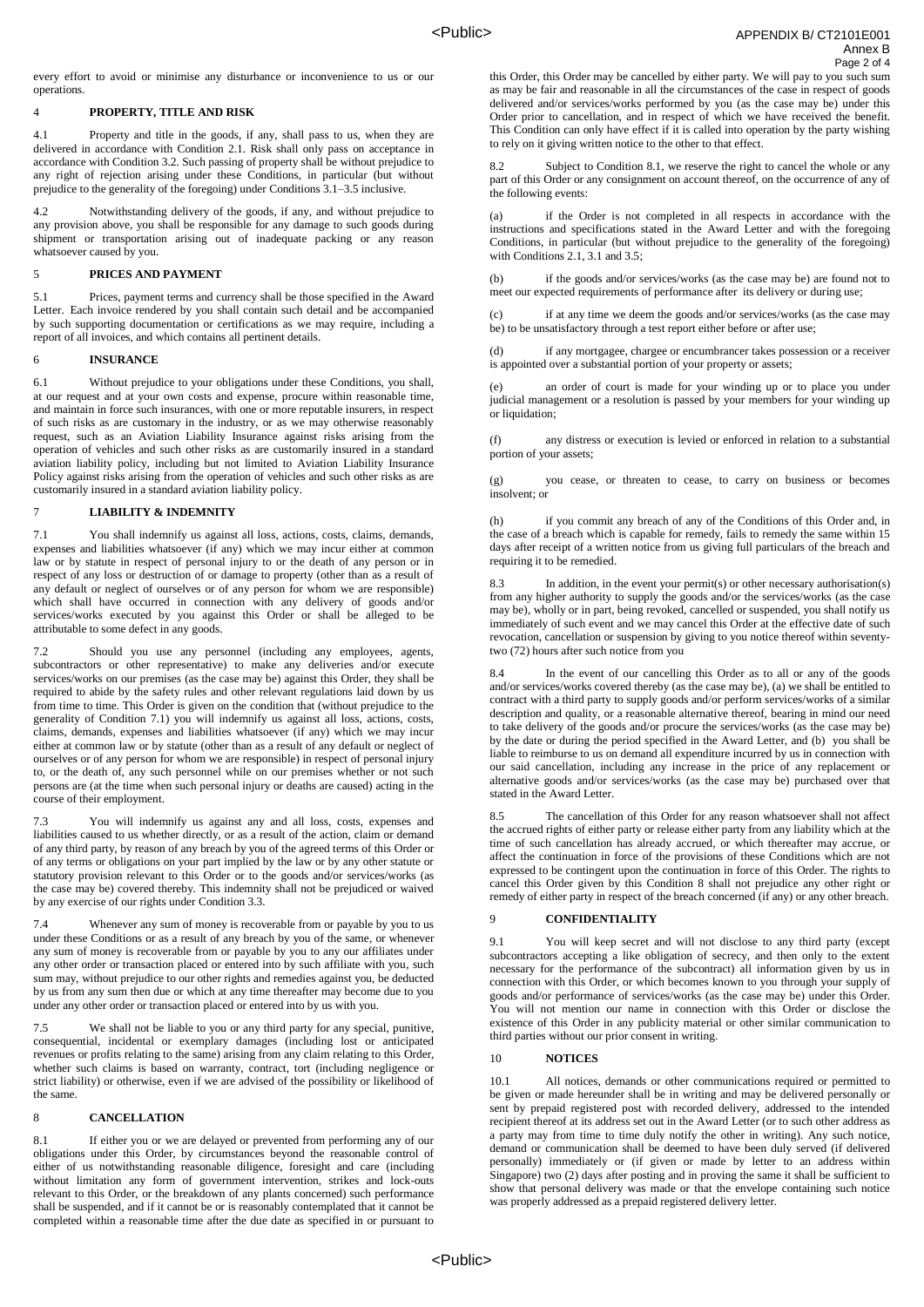#### 11 **GENERAL**

11.1 You shall not subcontract, assign, transfer or delegate any of your rights or obligations under these Conditions or any part thereof without our prior written consent, which consent may be given on such terms and subject to such conditions as we deem fit. Regardless of whether any consent is sought from us for any such subcontracting or delegation, you shall remain solely responsible to us for observing and complying with and the due performance of all your duties, obligations, undertakings, warranties and covenants set out in this Order and the Award Letter.

11.2 Conditions 1, 3.2, 3.6, 7, 8, 9, 10, 11 and 12 shall survive any cancellation of this Order and shall remain in full force and effect as between the parties insofar as the same are not fulfilled or insofar as the same are required to be observed and performed by either party.

11.3 A person who or which is not party to these Conditions shall not have any right under the Contracts (Rights of Third Parties) Act (Chapter 53B) to enforce any provision of these Conditions.

11.4 In case any provision in these Conditions shall be, or at any time shall become invalid, illegal or unenforceable in any respect, such invalidity, illegality or unenforceability shall not in any way affect or impair any other provision of these Conditions but these Conditions shall be construed as if such invalid or illegal or unenforceable provision had never been contained herein.

11.5 No failure on the part of either party to exercise, and no delay on its part in exercising, any right or remedy under these Conditions will operate as a waiver thereof, nor will any single or partial exercise of any right or remedy preclude any other or further exercise thereof or the exercise of any other right or remedy.

11.6 No variation to these Conditions shall be binding unless agreed in writing between both parties' authorised representatives.

11.7 You shall comply with all laws and regulations.

11.8 You shall in your collection, processing, disclosure or other use of Personal Data (as defined in the Personal Data Protection Act of 2012 ("**PDPA**")), and/or other applicable data protection laws (together with the PDPA, "**Applicable Data Protection Laws**") for any purpose arising out of or in connection with these Conditions, the Award Letter and/or this Order, adhere to the requirements of the PDPA and other Applicable Data Protection Laws.

11.9 You undertake, represent and warrant that you, your officers, servants and agents and any other person responsible for providing goods and/or performing services hereunder are in compliance with all anti-corruption and anti-bribery laws. and will remain in compliance with all such laws. Without prejudice to the generality of the foregoing, you shall not, and shall ensure that your officers, servants and agents, at any time, does not, directly or indirectly offer or give or agree to give to any person any gift or consideration of any kind as an inducement or reward for doing or forbearing to do or for having done or forborne to do, any action in relation to these Conditions, the Award Letter and/or this Order, or for showing or forbearing to show favour to any person in relation to these Conditions, the Award Letter and/or this Order, whether or not such action shall comprise an offence under Chapter IX of the Penal Code (Chapter 224) or the Prevention of Corruption Act (Chapter 241).

11.10 You acknowledge and agree that you may not be the exclusive supplier of the goods supplied and/or the services/works performed (as the case may be) to us and we may purchase any goods and/or the services/works (as the case may be) similar to the scope supplied from, or otherwise conduct business with other parties who may be in competition, whether directly or indirectly, with you.

#### 12 **SECURITY DEPOSIT**

12.1 You shall no later than 14 days after the date of the Award Letter or your acceptance of the Award Letter (where applicable), pay to us an amount as set out in the Commercial Term Sheet (the "**Security Deposit**"), or in lieu of such payment, provide us with a banker's guarantee in such form prescribed by us, and issued by a bank approved by us.

12.2 Any payment pursuant to Condition 12.1 shall constitute security for the payment of any sum due and payable to us from you as liquidated damages, compensation or otherwise, and we shall be entitled to retain the amount of such payment until the expiry or cancellation of this Order, and may utilise at any time the whole or any part of such payment in payment of any sum due to us from you. We shall not be required to pay any interest on the Security Deposit. In any event, nothing herein shall be construed as in any way limiting our right of recovery against you to the amount of the Security Deposit.

12.3 In the event that you provide us with a banker's guarantee in lieu of paying us the amount of the Security Deposit:

12.3.1 we may, but shall not be obliged to, invoke the banker's guarantee and recover therefrom in respect of any sum due and payable to us from you, without prejudice to any other rights or remedy which may be available to us whether under these Conditions or at law; and

you shall procure that the date specified in such banker's guarantee as the "expiry date" is successively extended so that demands under the banker's guarantee can continue to be validly made by us and honoured by the issuing bank at any time throughout the period from the date of issuance of such banker's guarantee up to the expiry or cancellation of this Order.

## 13 **DISPUTE RESOLUTION**

13.1 These Conditions shall be governed by the laws of Singapore. Any dispute arising out of or in connection with these Conditions, including any question regarding the existence, validity or cancellation of this Order, shall be referred to and finally resolved by the courts of Singapore.

## **ELECTRONIC DATA INTERCHANGE**

14.1 You may be required by us to sign up with SESAMi or other vendor portals and/or electronic means, including emailed reports in an excel file format as determined by us for transactions that will be performed by way of electronic data interchange, in which case, you shall bear all such costs and expenses relating thereto.

### **URGENT REMEDY PLAN**

Without limiting its other rights or remedies, we may by written notice require you to remedy a breach by you of any of these Conditions. You shall continue to perform all of your obligations under this Order and shall:

15.1 devote all necessary resources to the resolution or mitigation of the breach for immediate resolution, promptly meet with us to agree on a strategy (the "**Urgent Remedy Plan**"), which if approved by us, shall be implemented by you immediately;

15.2 and to draft a "Prevention Plan" to prevent a recurrence, reporting on a daily basis until resolution to our satisfaction.

15.3 A failure by you to comply these obligations constitutes a material breach of this Order, without prejudice to our other rights and remedies.